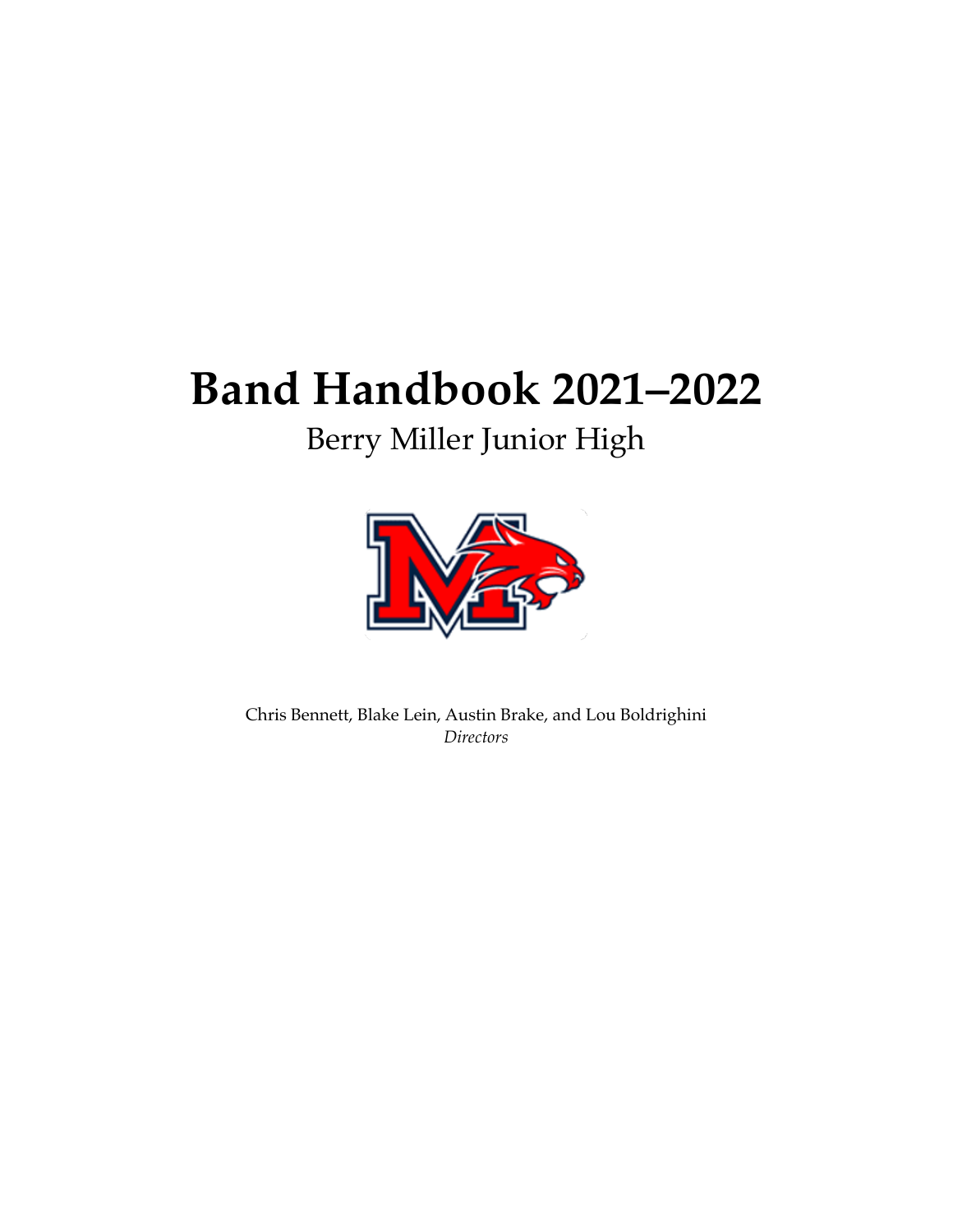## Introduction

| About the Course |  |
|------------------|--|
|                  |  |
|                  |  |
|                  |  |
|                  |  |
|                  |  |
|                  |  |
|                  |  |
|                  |  |
|                  |  |
|                  |  |
|                  |  |
|                  |  |
|                  |  |
|                  |  |
|                  |  |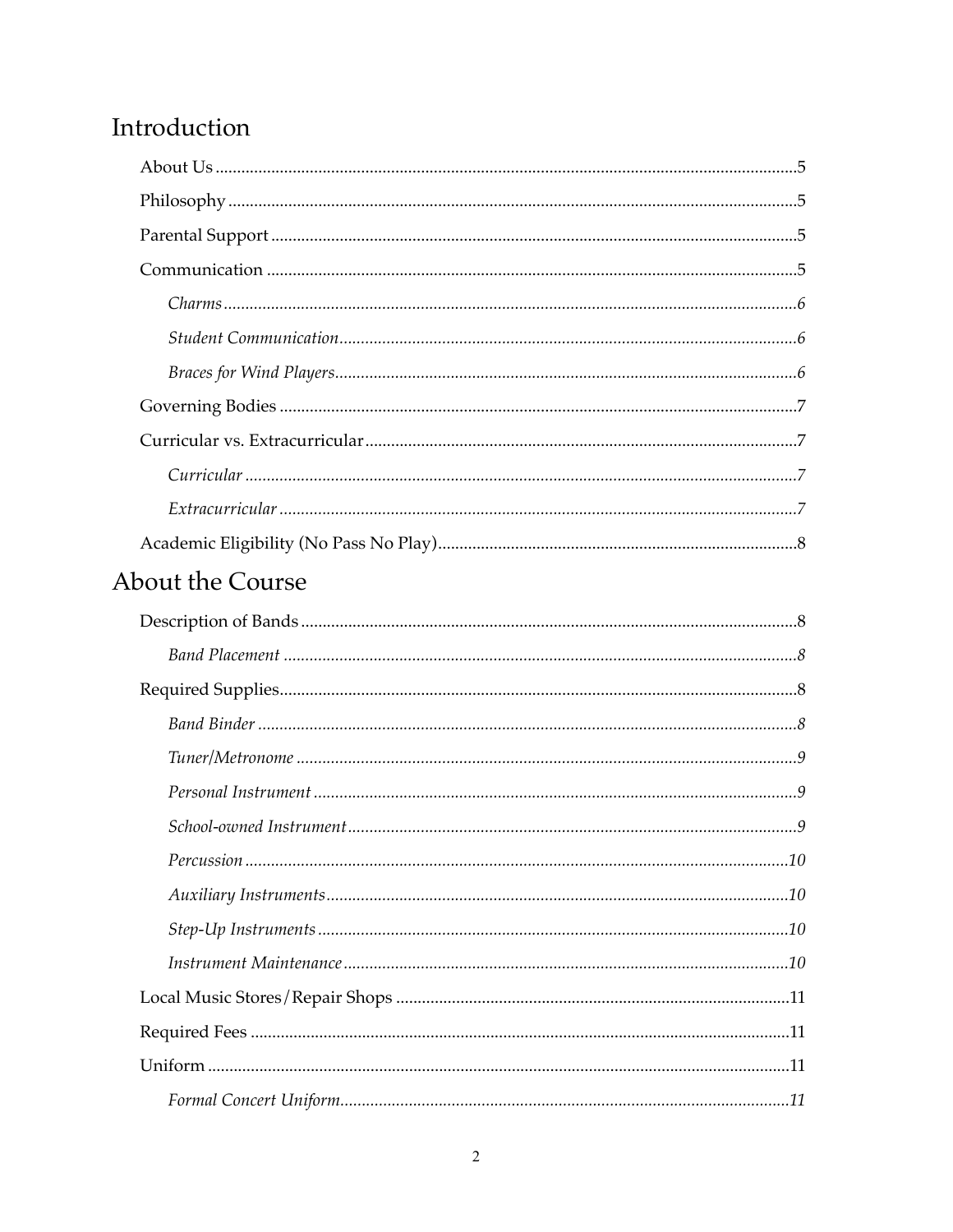| $\label{prop:main} \textit{Listening} \textit{s} \textit{} \textit{} \textit{} \textit{} \textit{} \textit{} \textit{} \textit{} \textit{} \textit{} \textit{} \textit{} \textit{} \textit{} \textit{} \textit{} \textit{} \textit{} \textit{} \textit{} \textit{} \textit{} \textit{} \textit{} \textit{} \textit{} \textit{} \textit{} \textit{} \textit{} \textit{} \textit{} \textit{} \text$ |  |
|---------------------------------------------------------------------------------------------------------------------------------------------------------------------------------------------------------------------------------------------------------------------------------------------------------------------------------------------------------------------------------------------------|--|
|                                                                                                                                                                                                                                                                                                                                                                                                   |  |
|                                                                                                                                                                                                                                                                                                                                                                                                   |  |
|                                                                                                                                                                                                                                                                                                                                                                                                   |  |
|                                                                                                                                                                                                                                                                                                                                                                                                   |  |
|                                                                                                                                                                                                                                                                                                                                                                                                   |  |

# **Student Expectations**

| Description of Events |  |
|-----------------------|--|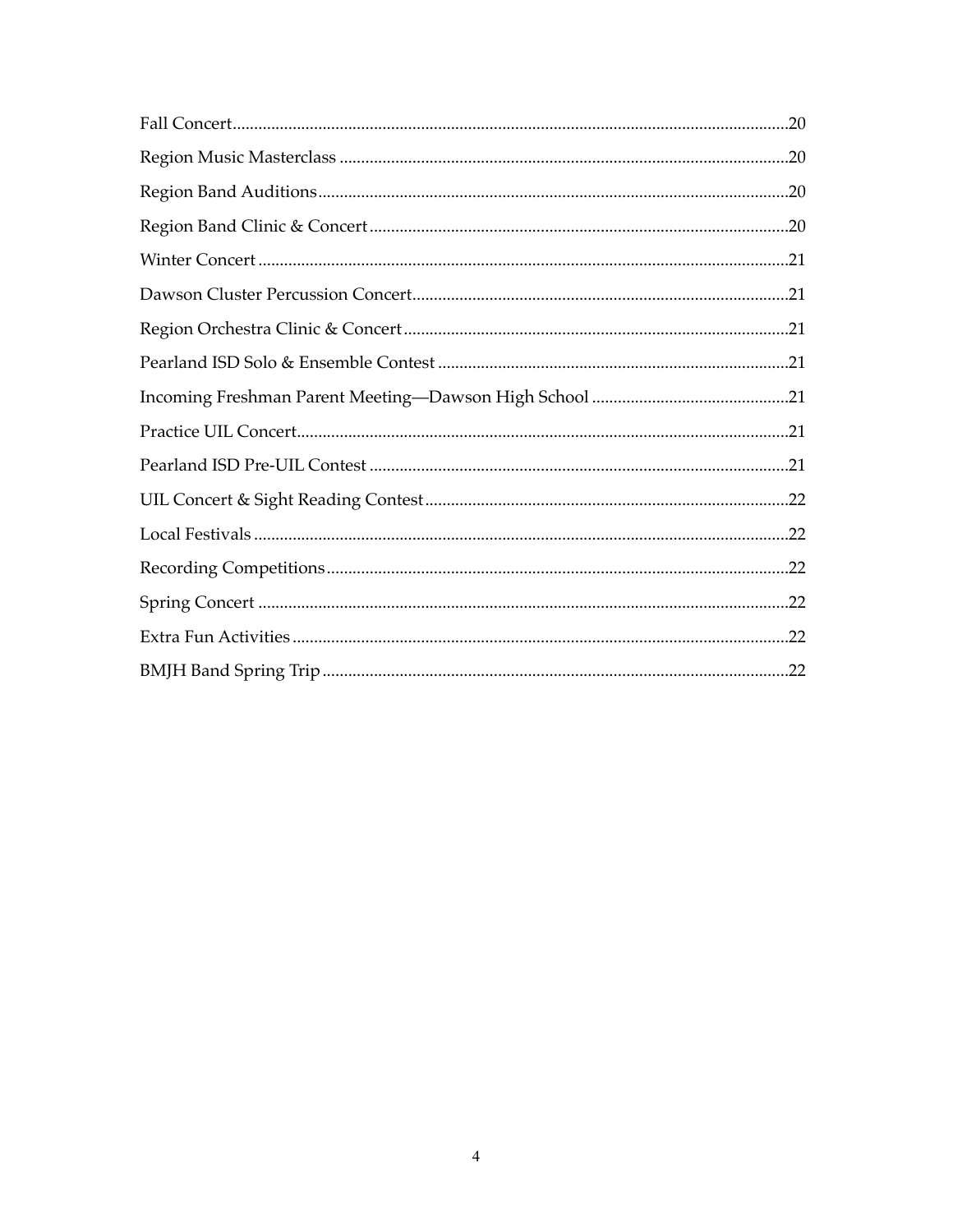## <span id="page-4-0"></span>**Introduction**

The purpose of this handbook is to outline the policies, procedures, and expectations of our organization. Please take the time to read and familiarize yourself with its contents. While we have done our best to provide the most comprehensive overview of our program and our expectations, please know that it is impossible to address every single detail. If you have questions that are not addressed in the handbook, please email us and we would be happy to answer them.

## <span id="page-4-1"></span>About Us

With over 200 students, the Berry Miller Junior High Band is the largest student organization on campus. Since its inception in 2008, the Berry Miller Band Program has established a tradition of excellence and success having earned **consistent Superior Ratings** at UIL Concert and Sight Reading. The Honors band has placed **4th and 9th in the TMEA Honor State Band Competition** (in 2019 and 2017, respectively) and was invited to perform at the 2018 National Concert Band Festival in Indianapolis. The Honors Band and Symphonic Band have been selected as **National Winners** in the Mark of Excellence and Citation of Excellence competitions, sponsored by the Foundation for Music Education. The Honors Band, Symphonic Band, Concert Band 1, and Concert Band 2 consistently earn "Best in Class" at local festivals and showcases. For every year since 2012, Berry Miller has had more students earn spots in the All-Region and All-District Bands **than any other school in Region 19**—which includes all schools from Pearland ISD, La Porte ISD, Barbers Hill ISD, and Deer Park ISD.

## <span id="page-4-2"></span>Philosophy

Our goal as music educators is to help our students develop a life-long love and appreciation of music. We accomplish this mainly through performance—teaching students to perform at their highest possible level. We know that not every student will pursue music as career; however, it is our hope that by holding themselves to a high standard in music our students will develop other valuable life-skills such as selfdiscipline, time management, collaboration, accountability, perseverance, and much more.

[Click on this link to read more about the benefits of arts education.](https://www.pearlandisd.org/Page/21281#Reasons-to-Join-Band)

## <span id="page-4-3"></span>Parental Support

Parental support is a fundamental component of student success inside and outside the classroom. Furthermore, it is also a vital part of any successful school organization. We rely on parents not only to reinforce good habits in our students but also to help out with the band program directly. There will several opportunities throughout the year for parents to volunteer, chaperone, help out at concerts, etc. If you are interested in being a chaperone on a trip, please make sure to register as a volunteer with Pearland ISD.

[Click on this link to access the district's volunteer page.](https://www.pearlandisd.org/Page/261)

## <span id="page-4-4"></span>Communication

*Email is the best way to contact us!*

Since we work at more than one campus, we will not always be available by phone. Furthermore, when we are at school, we are *almost always actively teaching*. If needed, you may email us arrange a time speak by phone. Our emails are listed below.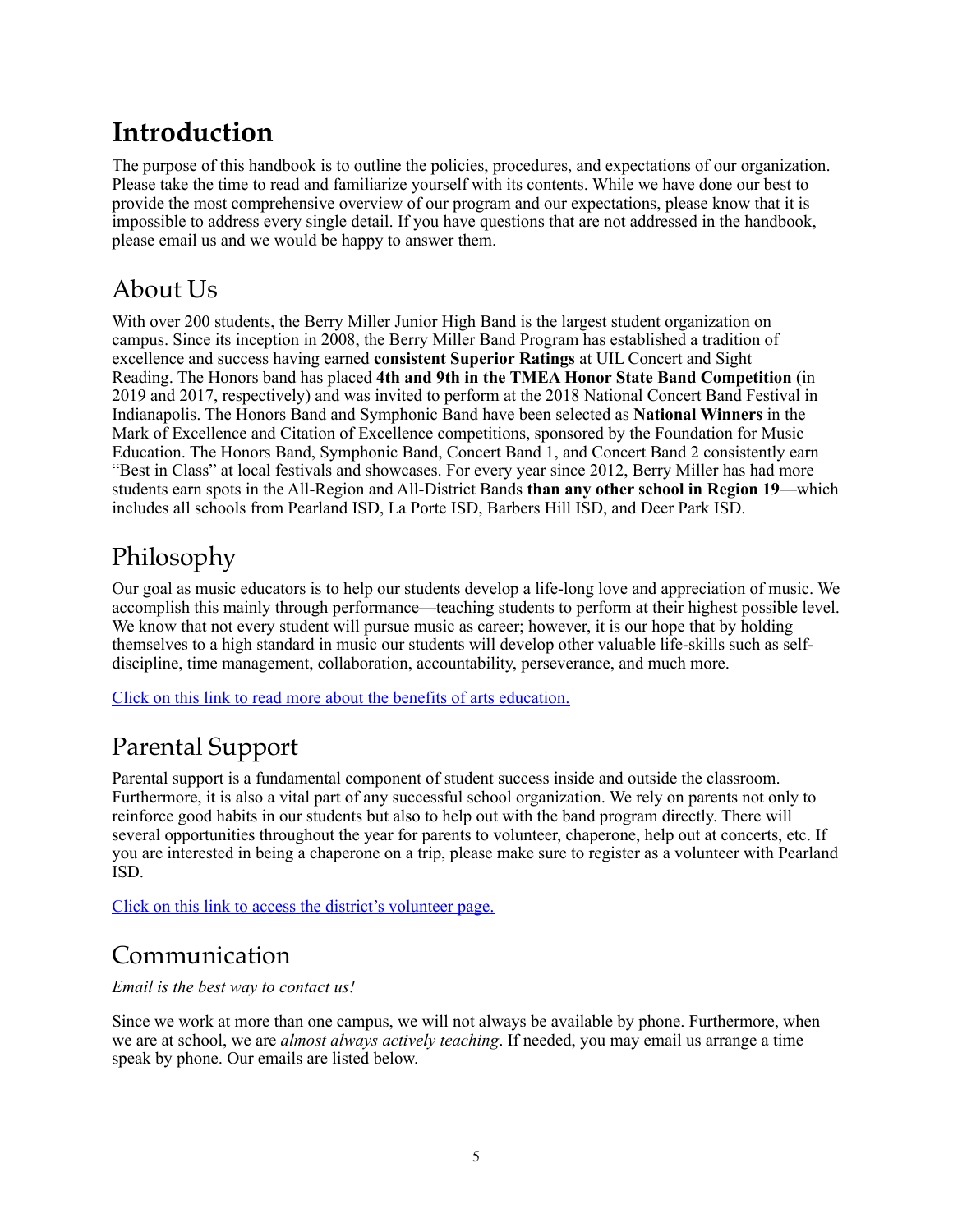**Chris Bennett** *Director of Bands* [bennettc@pearlandisd.org](mailto:bennettc@pearlandisd.org)

**Blake Lein** *Assistant Director of Bands* [leinb@pearlandisd.org](mailto:leinb@pearlandisd.org)

**Austin Brake** *Assistant Director of Bands* [brakea@pearlandisd.org](mailto:brakea@pearlandisd.org)

**Lou Boldrighini** *Director of Percussion* [boldrighinil@pearlandisd.org](mailto:boldrighinil@pearlandisd.org)

### <span id="page-5-0"></span>*Charms*

We do our best to get important information out as quickly as possible. We primarily do this through mass emails—sent out through Charms. Skyward does not give us enough flexibility when sending out class emails. For example, we may need to communicate information that is only relevant to one particular instrument or section such as Symphonic Band oboes.

Because we use Charms as our primary means of disseminating information, it is absolutely imperative that we have the most accurate contact information for you on file. Please make sure to log into Charms and update your contact information—most importantly your email—so that you receive the most accurate and up to date information.

#### [Click here for instructions on how to log into Charms.](https://www.pearlandisd.org/Page/24868)

### <span id="page-5-1"></span>*Student Communication*

We believe that teachers and parents have a responsibility to help students develop their professional communication skills so that they can become effective communicators as adults. As such, we highly encourage students to advocate for themselves by contacting their teachers directly through Canvas if they have questions regarding their courses and assignments.

### <span id="page-5-2"></span>*Braces for Wind Players*

Any routine orthodontic work such as braces can pose some challenges in learning a brass or woodwind instrument. *Students can get braces and still be successful* on their instruments; however, we ask that you be mindful of the timing. For students who started learning an instrument without braces, it usually takes a few weeks to get adjusted to playing with braces. Likewise when braces are removed, time is required to adapt to "a new face."

#### *For this reason, we ask that you consider NOT getting braces nor removing them prior to important performances, contests, or auditions.*

Please keep us informed of your plans concerning any orthodontic work. For band students, there is never a "good" time to get braces. Your band director can help you plan around important events to help your child be as successful as they can be.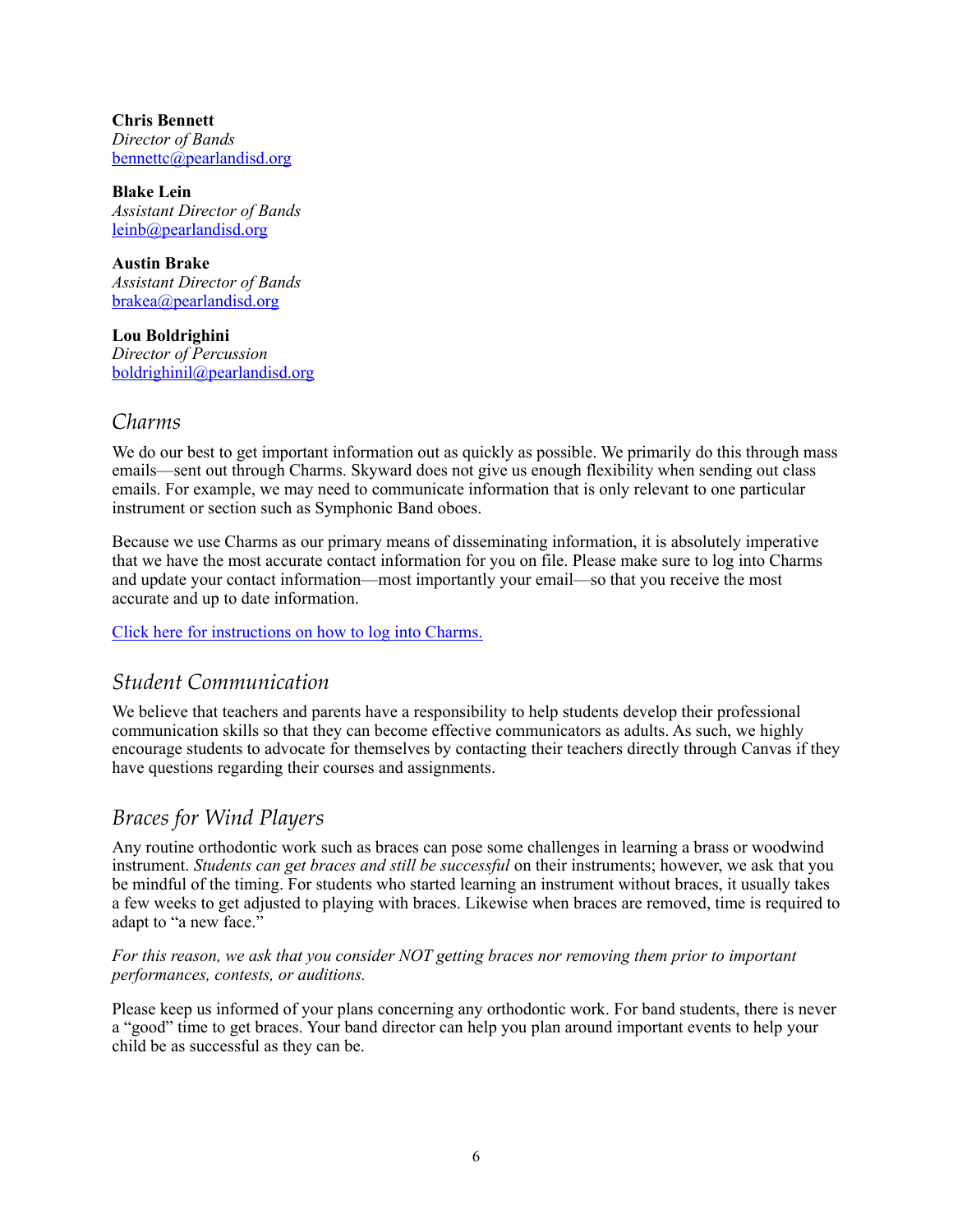## <span id="page-6-0"></span>Governing Bodies

The policies and procedures of the Berry Miller Junior High Band program are subject to the following governing bodies:

- 1. [Pearland Independent School District \(Pearland ISD\)](https://www.pearlandisd.org/)
- 2. [Texas Education Agency \(TEA\)](https://tea.texas.gov/)
- 3. [University Interscholastic League \(UIL\)](https://www.uiltexas.org/)
- 4. [Texas Music Educators Association](https://www.tmea.org/)

### <span id="page-6-1"></span>Curricular vs. Extracurricular

[The fine arts are defined as part of the "required curriculum" in state law.](https://statutes.capitol.texas.gov/Docs/ED/htm/ED.28.htm) The law distinguishes between "foundation curriculum" and "enrichment curriculum." Foundation curriculum includes English language arts, math, science, and social studies. Enrichment curriculum includes physical education, the fine arts, and others. As part of the required curriculum, we must cover 100% of the [Texas Essential Knowledge](https://texreg.sos.state.tx.us/public/readtac$ext.ViewTAC?tac_view=5&ti=19&pt=2&ch=117&sch=B&rl=Y)  [and Skills \(TEKS\)](https://texreg.sos.state.tx.us/public/readtac$ext.ViewTAC?tac_view=5&ti=19&pt=2&ch=117&sch=B&rl=Y) for music. As such, band is a curricular course. However, band students do participate in extracurricular activities that are associated with the course. Here is a brief summary of which activities are considered curricular and which ones are extracurricular.

### <span id="page-6-2"></span>*Curricular*

All students are required to participate in the following activities even if they may be ineligible. Furthermore, a lack of participation in band will adversely affect their band grade and could jeopardize their eligibility for extracurricular opportunities associated with band and other activities.

- 1. Daily Band Classes
- 2. Any course work associated with band class
- 3. Sectionals
- 4. Listenings
- 5. Before or After–School Rehearsals
- 6. Band Concerts
- 7. Solo Contest
- 8. Pre-UIL

### <span id="page-6-3"></span>*Extracurricular*

The following activities are considered extracurricular. As such, all students must be eligible as defined by the TEA  $\&$  UIL Side-by-Side in order to participate in the following activities.

- 1. Dawson Band Night
- 2. Region Band Auditions
- 3. Region Band Clinic and Concert
- 4. Region Orchestra Clinic and Concert
- 5. Band festivals such as Shadow Creek Showcase of Sound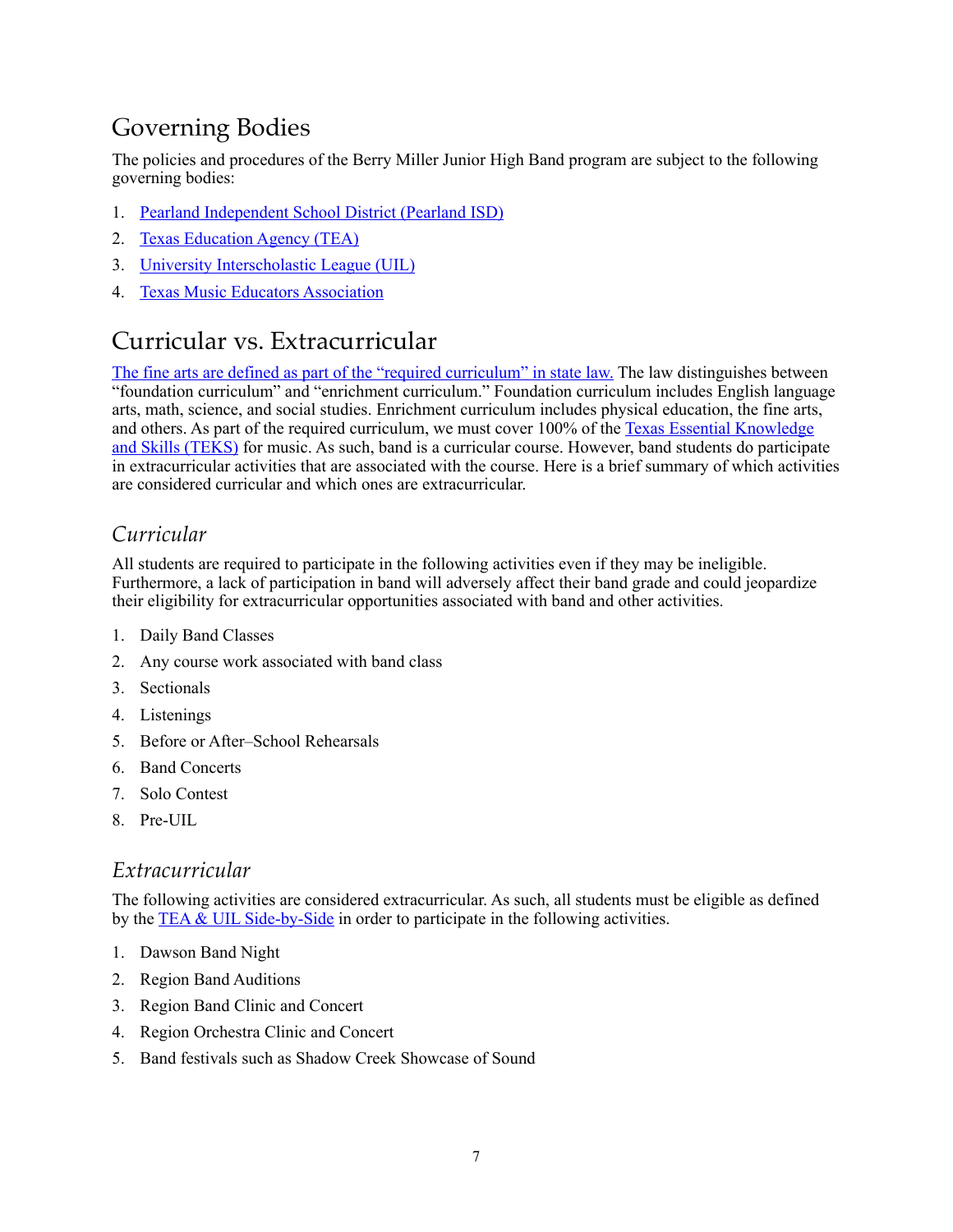## <span id="page-7-0"></span>Academic Eligibility (No Pass No Play)

The TEA & UIL Side-by-Side states:

A student who receives, at the end of any grading period (after the first six weeks of the school year), a grade *below 70 in any class* (other than an identified class eligible for exemption) or a student with disabilities who fails to meet the standards in the Individual Education Plan (IEP) may not participate in extracurricular activities for three school weeks. *An ineligible student may practice or rehearse, however.* The student regains eligibility after the seven calendar day waiting period has ended following a grading period or the three school week evaluation period when the principal and teachers determine that he or she has earned a passing grade (70 or above) in all classes, other than those that are exempted. (p. 3)

## <span id="page-7-1"></span>**About the Course**

## <span id="page-7-2"></span>Description of Bands

The band classes at Berry Miller are structured to maximize students' musical growth. We offer four levels of instruction organized by band class.

- Honors Band
- Symphonic Band
- Concert Band 1
- Concert Band 2

Sixth and seventh grade students audition for placement into one of these four bands at the end of every school. Eighth grade students participate in the high school audition process. Auditions will consist of music and scales. Audition music will be made available to students on a certain date (usually the beginning of May). Students will have a designated amount of time to prepare for their audition. Eighth grade audition music will be made available by the high school band directors.

### <span id="page-7-3"></span>*Band Placement*

Band placement is determined not only by audition results but also work ethic, reliability, attendance, citizenship, and other factors. Once posted, band placements are considered final. Students may not reaudition.

Students keep their band placement for the entire year. On occasion during the school year, it becomes apparent that another band class is more suitable for the student. In this situation, the band directors will communicate with the counselors to discuss a schedule change. Please keep in mind that factors outside the band program may also influence the possibility of a schedule change.

## <span id="page-7-4"></span>Required Supplies

### <span id="page-7-5"></span>*Band Binder*

Band members receive a large amount of sheet music throughout the year. Being organized is crucial to success in band class; therefore, all band students are required to have a band binder whose components are: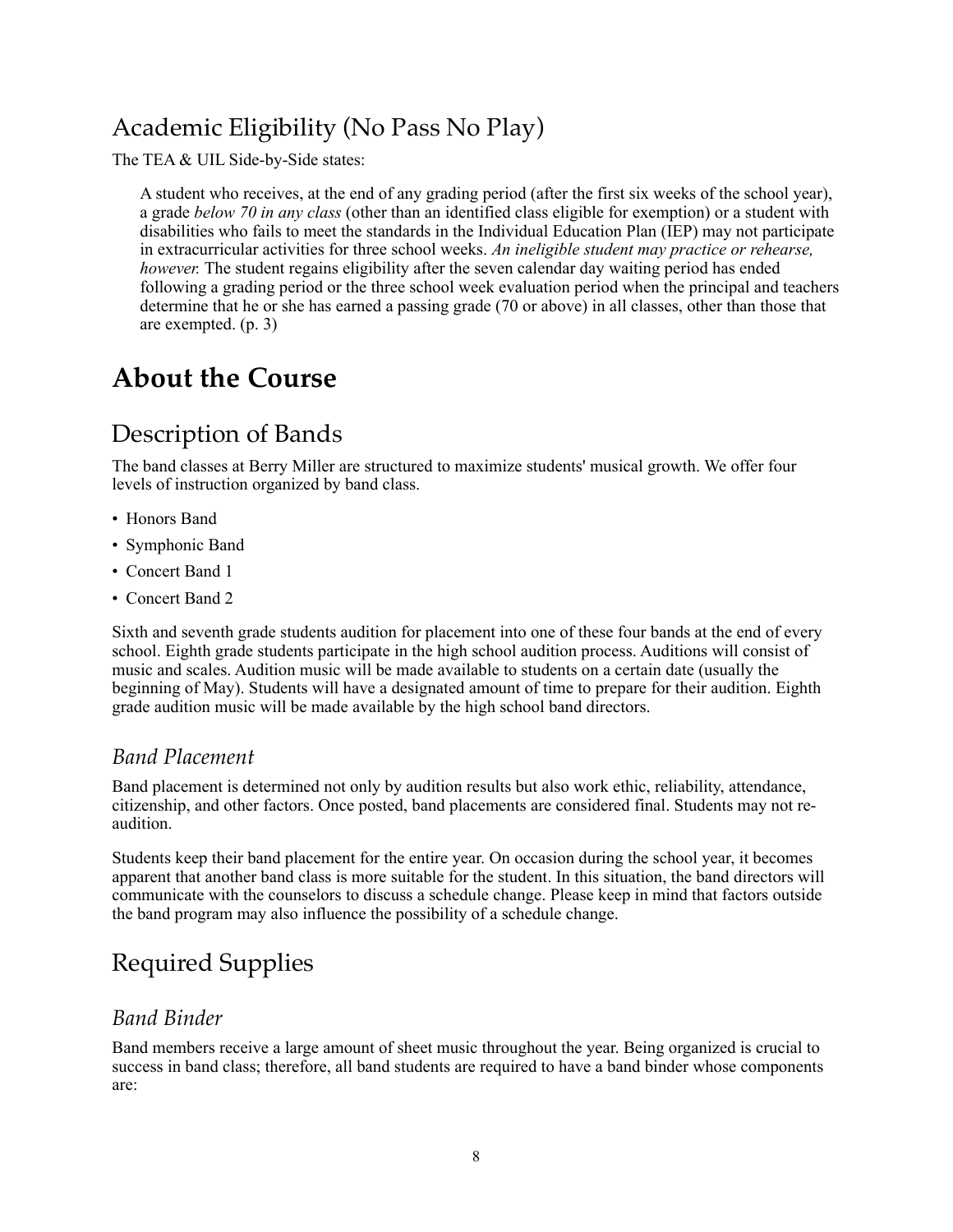- 1. A black 1.5 inch three-ring binder with pockets
- 2. Pencil bag with three rings
- 3. 5 sharpened pencils
- 4. Highlighter
- 5. Blank notebook paper, at least 10 sheets
- 6. Blank staff paper ([click here to download and print\)](https://www.pearlandisd.org/cms/lib/TX01918186/Centricity/Domain/3978/Staff%20Paper_Single%20Staves%2012.pdf), at least 10 sheets
- 7. One set of 5-tab dividers

Students will be given more details on how to organize their binder in band class. Students are expected to keep their binder organized at all times. We will conduct binder checks every few weeks.

### <span id="page-8-0"></span>*Tuner/Metronome*

All students must have a tuner/metronome. *We highly the recommend the TonalEnergy App!* The app costs \$3.99 (most mechanical tuner/metronome combos can cost up to \$40) and is available for iOS, Android, and Amazon Apps. Not only is the app a less expensive option, but it also has features and capabilities that no other tuner/metronome has—such as sound generation and waveform analysis.

[Click here to learn more about the app and its features.](https://www.tonalenergy.com/)

### <span id="page-8-1"></span>*Personal Instrument*

Students who play *flute*, *clarinet*, *saxophone*, *trumpet*, or *trombone* must provide their own instrument. These can be rented from a local vendor such as Music & Arts. (Hopefully, you have kept your instrument from 6th grade). We highly recommend renting instead of purchasing as instruments are covered under a Liability Damage Waiver (LDW) during the rental term.

Clarinet and saxophone players are expected to buy their own reeds and have a set of three working reeds at their disposal at any given time.

*Pearland ISD does not provide insurance for personal property.* See your homeowner's insurance policy for possible coverage. You may also consider a company that specializes in musical instruments such as [Anderson Musical Instrument Insurance Solutions, LLC](https://anderson-group.com/musical-instrument-insurance/). Students are assigned individual band lockers for use during the school day. It is the student's responsibility to keep their instrument in their assigned locker. We recommended labeling the instrument case with your student's name. (Luggage tags work great for this!) The band hall is always locked when directors are not present.

*All personal instruments must go home every day!* This is to ensure the safety of your personal property.

### <span id="page-8-2"></span>*School-owned Instrument*

Pearland ISD provides instruments for students who play *oboe*, *bassoon*, *horn*, *euphonium*, or *tuba* for an annual rental fee of \$100 payable by semester. This fee covers the cost of routine maintenance and cleaning. Students are responsible for any maintenance costs incurred due to misuse.

Oboe and bassoon players are expected to buy their own reeds (you should purchase these from your private lessons teacher) and have a set of three working reeds at their disposal at any time.

Brass players must furnish their own mouthpiece.

*Important note.* Per district policy, students who play school-owned instruments are required to be enrolled in private lessons.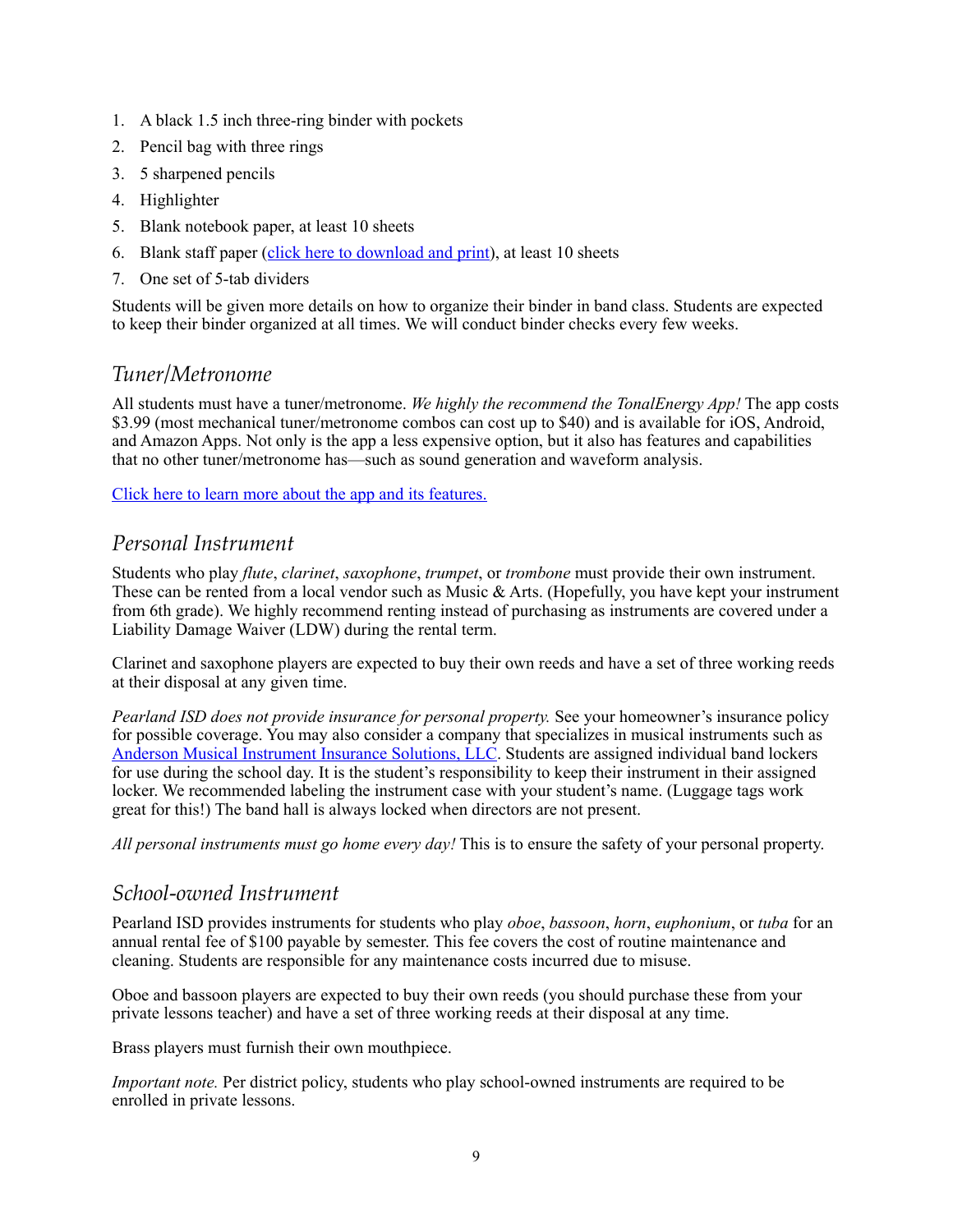### <span id="page-9-0"></span>*Percussion*

Percussion students must provide their own sticks, mallets, and practice pad and rent a practice marimba. Since percussionists also utilize school equipment, a \$50 rental fee is assessed each semester.

### <span id="page-9-1"></span>*Auxiliary Instruments*

There are a few instruments that Pearland ISD provides that are traditionally played by students who start on their own personal instruments. These auxiliary instruments are bass clarinet, contra-alto clarinet, tenor saxophone, and baritone saxophone. Being asked to play an auxiliary instrument is a great honor—only entrusted to the most responsible students— as these instruments provide unique colors to the ensemble.

### <span id="page-9-2"></span>*Step-Up Instruments*

Beginner model instruments are great for the first year of band; however, there comes a point when students can be held back by the quality of their equipment. A *step-up instrument* is a higher-level—often professional—model instrument for advanced band students who play flute, clarinet, saxophone, trumpet, or trombone. It is highly recommended that students who place in either the Honors or Symphonic band and plan on doing band in high school get a step-up instrument. While we recommend step-up instruments for advanced students, this should not discourage anyone who might be interested in them.

Finding the right step-up instrument is careful process. New and used professional models of instruments are widely available. Some possible places include local music stores such as Music & Arts, H&H, and Encore Pro. Often it is better to buy a used model in good condition of very highly quality rather than a new model of lower quality.

We encourage you to reach out to us and your private lessons teacher to help you through this process. You might even contact the high school band directors as they might have former students who are looking to sell their professional model instruments.

### <span id="page-9-3"></span>*Instrument Maintenance*

Students are expected to perform minor routine maintenance to keep their instruments in working condition as appropriate for their instrument. For brass players, this includes oiling valves and applying slide grease. For woodwinds, this includes (as appropriate) swabbing and applying cork grease.

#### Personal Instruments

If an instrument appears to malfunction, contact a band director immediately. *Do not attempt to fix the instrument on your own.* If a director cannot solve the problem, then we will recommend a local instrument repair shop. (This is usually the same place that you are renting the instrument from. Your rental contract should cover the repair at no charge to you.) Our local vendors usually visit our school once a week. We can have them take the instrument with them and they will call you before making any repairs. If the repair is urgent —for example, your child has a performance or audition in the next few days—we recommend taking the instrument directly to the repair shop on your own.

#### School-owned Instruments

As stated above, if an instrument appears to malfunction, *do not attempt to fix on your own*. Notify a band director immediately and we will handle the repair process for school-owned instruments.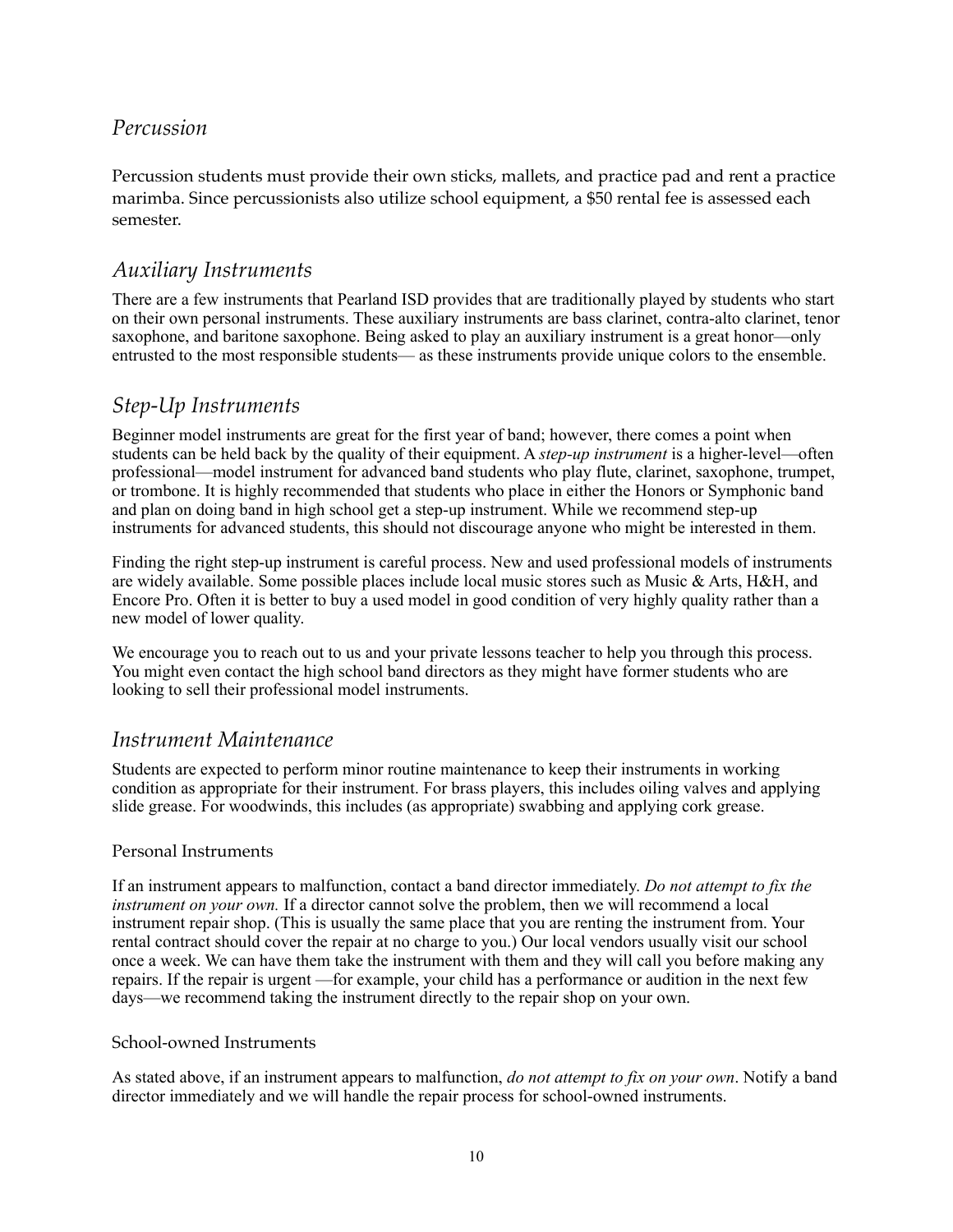## <span id="page-10-0"></span>Local Music Stores/Repair Shops

Below are a few local music stores/repair shops that we recommend.

#### **Music & Arts—Alvin**

2101 SH-35 S Unit 103 Alvin, TX 77511 (281) 585-6731

<https://stores.musicarts.com/alvin>

#### **Music & Arts—Webster**

19335 Gulf Freeway 10 Webster, TX 77598

(281) 316-1724

<https://stores.musicarts.com/webster>

#### **H & H Music—Clear Lake**

11902 Galveston Rd Houston, TX 77034

(281) 481-2991

<http://www.hhmusic.com/>

## <span id="page-10-1"></span>Required Fees

*Band Fee.* All band students must pay \$35 course fee. This fee is set by Pearland ISD and covers expenses such as clinicians, music, supplies, and band shirts. This fee must be paid via Skyward.

*Instrument Rental Fee.* As mentioned above, students who play school-owned instruments must pay an annual fee of \$100. This fee must be paid via Charms. [Instructions for how to pay Instrument Rental Fees](https://www.pearlandisd.org/Page/27281)  [can be found here.](https://www.pearlandisd.org/Page/27281)

### <span id="page-10-2"></span>Uniform

All band students are required to have a formal uniform for concerts/performances and an informal uniform for band trips and other less formal events.

### <span id="page-10-3"></span>*Formal Concert Uniform*

Students order the following items through our school-approved vendor. Students will be fitted for a tuxedo shirt sometime in the fall semester.

- **Required:** White tuxedo shirt—\$22
- **Required:** Solid black bowtie and cummerbund—\$18
- *Highly Recommended:* Tuxedo pants—\$40

Students must purchase the following items on their own.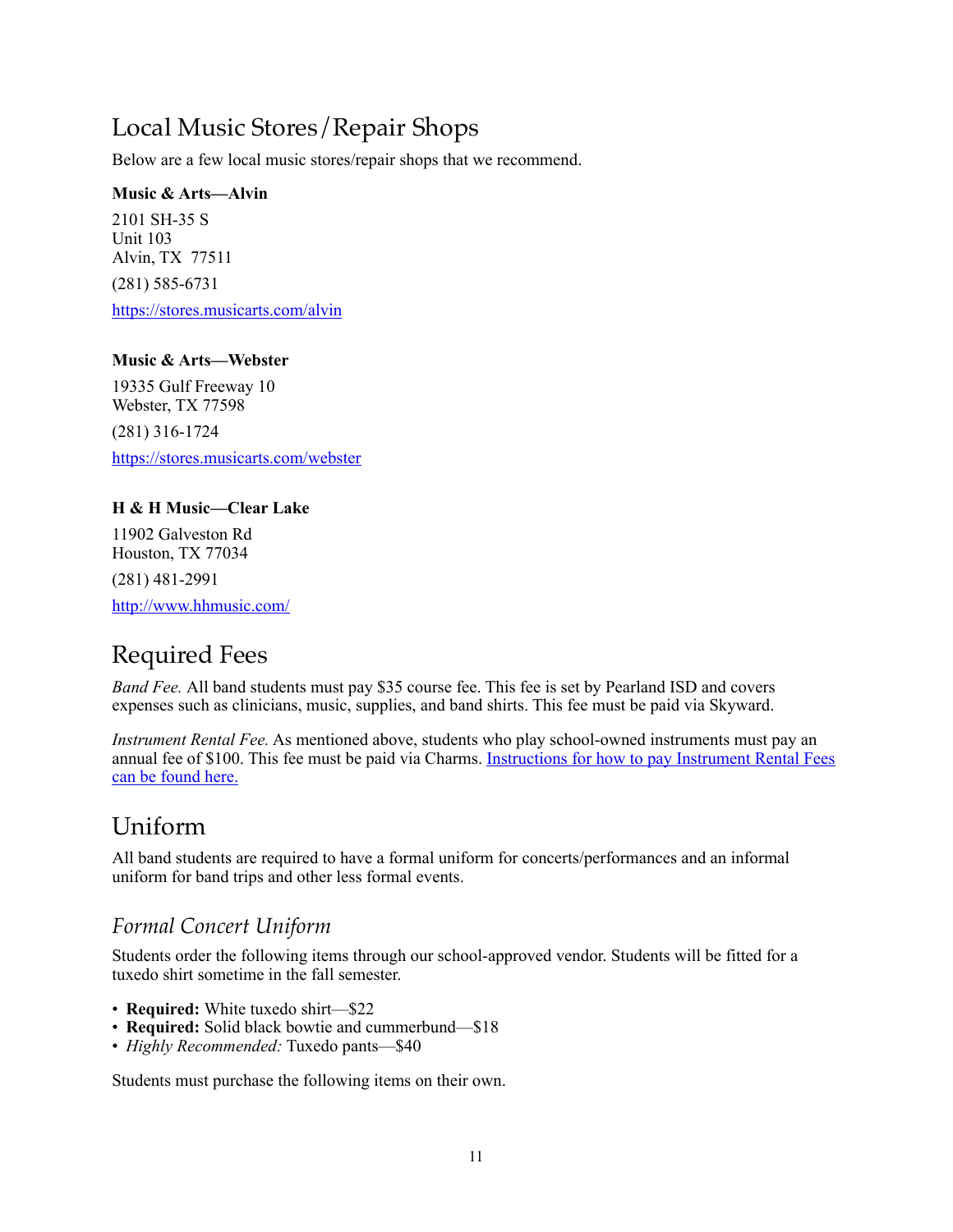- Solid black dress pants (if choosing not to purchase tuxedo pants from vendor)
- Solid black belt
- Solid black socks
- Solid black dress shoes (Girls: shoes must be *closed-toe*)
- *Plain* white undershirt

### <span id="page-11-0"></span>*Informal Uniform*

The informal uniform is the Berry Miller Junior High Band shirt. Every year, we purchase new shirts for the students. The band cost of the band shirt is covered by your band course fee.

### <span id="page-11-1"></span>Course Requirements

### <span id="page-11-2"></span>*Practice Records*

Learning an instrument requires daily and consistent practice. For this reason, students will be submitting daily and weekly practice records via Canvas. Practice expectations are listed below.

#### **Honors Band**

35 min/day or 245 min/week

#### **Symphonic Band and Concert Band 1**

30 min/day or 210 min/week

**Concert Band 2** 20 min/day or 140 min/week

Detailed rubrics will be made available and posted in Canvas.

### <span id="page-11-3"></span>*Recorded Assignments*

Assessment is an important part of any academic class. It allows teachers to monitor students' growth and adjust instruction as necessary. In addition to live playing tests, band students will have weekly recording assignments submitted through Canvas and SmartMusic.

#### Canvas

Canvas is the learning management system (LMS) provided by the district. We will use Canvas to submit weekly practice records, post instructional videos, and submit video recordings of playing tests. Every student in Pearland ISD should automatically have access to Canvas.

#### SmartMusic

SmartMusic is a music practice and assessment software that has been purchased by the Fine Arts department. SmartMusic is unique in that it automatically grades student submissions and provides practice tools that are designed specifically for music. Students will have to set up their own SmartMusic accounts and join the correct "class" using a class code. Directors will send out class codes via email.

[Instructions for creating SmartMusic accounts can be found here.](https://www.pearlandisd.org/Page/23405)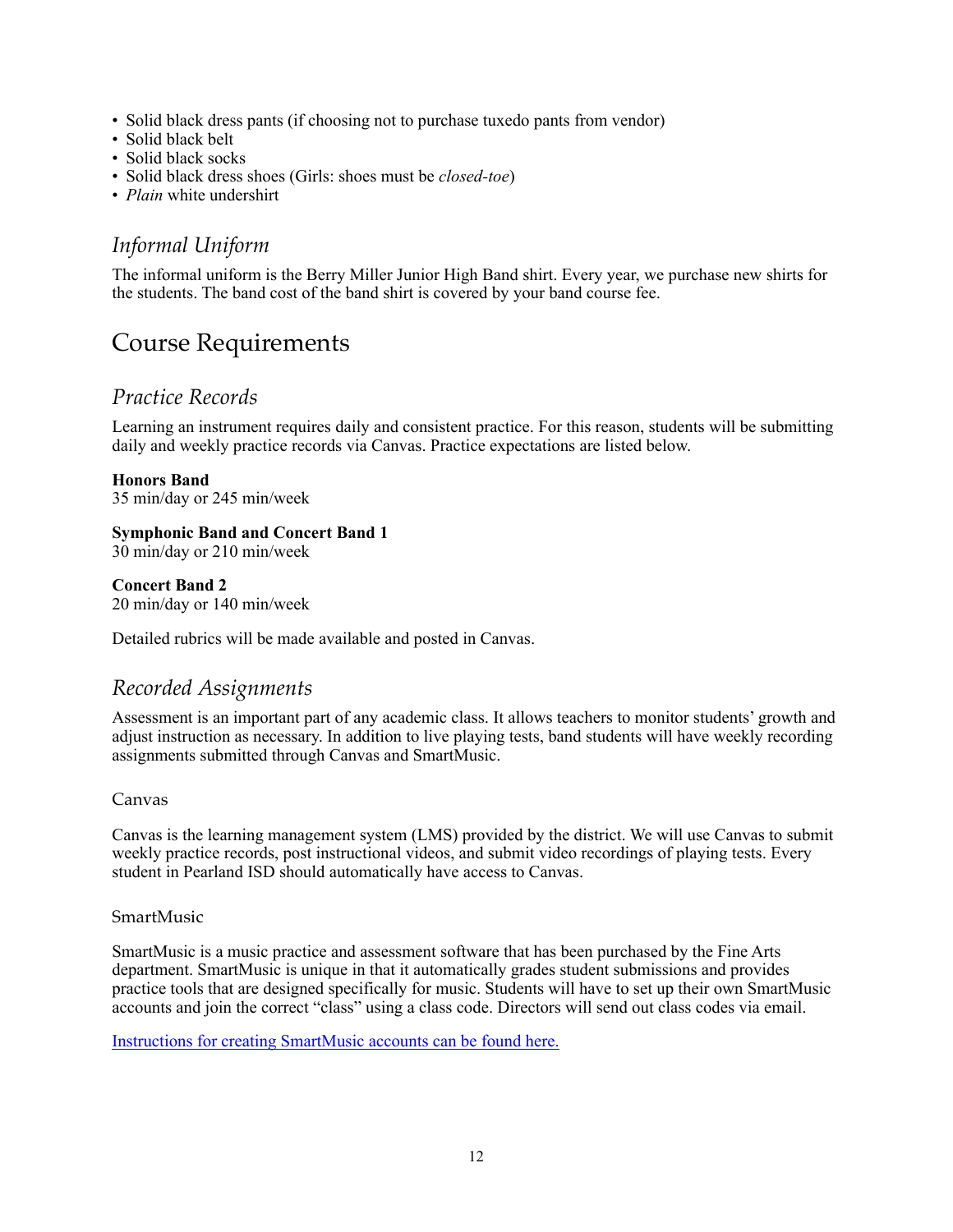### <span id="page-12-0"></span>*Sectionals*

Sectionals are a continuation of the like-instrument class setting from the first year of band where students playing the same instrument meet once a week to rehearse and learn as a section. In sectionals, we address instrument-specific concepts that cannot be taught in the full band setting. We also reinforce and refine concepts taught in band class. Sectionals are not just extra practice; they are a fundamental component of our curriculum. It is imperative that students attend sectionals regularly and consistently in order to continue their musical growth. *Sectional attendance is required for all band students and comprises a major portion of their grade.*

Sectionals will begin the second week of school for Honors Band, Symphonic Band, and Concert Band 1. Concert Band 2 will begin sectionals later in the year. Parents and students will be notified at least two weeks prior sectionals starting.

We understand that students participate in other activities outside of school hours and every effort will be made to accommodate their schedules; however, there will inevitably be conflicts. These conflicts will be handled on a case-by-case basis. Directors should be notified of potential conflicts via email as soon as possible.

In order to accommodate our athletes, the sectional schedule often changes when we enter a new sports season. The band directors collaborate with the coaches to ensure that students are able to participate in both band and sports. We promise that students will never miss a game nor the practice before a game.

Due to the limited amount of time we have in sectionals, we ask for your cooperation in scheduling around them. There are nine other opportunities per week for things like doctor/dentist appointments. We have only one opportunity to teach your child instrument-specific concepts. If your child misses even one sectional, then they will have missed more than 10% of the material that they will cover in one grading period. We understand that emergencies and special circumstances may arise. If this should happen, please email us as soon as possible explaining the situation and we will get back to you and make arrangements for the sectional to be made up.

### <span id="page-12-1"></span>*Listenings*

During the course of the school year, students will periodically be required to sign up and attend a 10–15 minute individual help session called a "listening." During this time, band directors will work with the student on their region music, solos, or UIL music. This is a great opportunity for directors to given specific and individualized feedback on a student's musical growth. *Listenings are required for all band students and are considered a major grade.* Students will select their own listening time slots via sign-up.

### <span id="page-12-2"></span>*Concerts*

According the [Music TEKS,](https://texreg.sos.state.tx.us/public/readtac$ext.ViewTAC?tac_view=5&ti=19&pt=2&ch=117&sch=B&rl=Y) students are expected to "demonstrate appropriate concert and stage etiquette as an informed, actively involved listener and performer during live and recorded performances in a variety of settings." Concerts represent the culmination of our students' hard work—the goal that we've all been working toward in a grading period. In many ways, this is analogous to a major exam on a particular unit in a math course. As such, *concert attendance is required for all band students and comprises a major portion of their grade.*

### <span id="page-12-3"></span>*Solo Contest*

Part of the [Music TEKS](https://texreg.sos.state.tx.us/public/readtac$ext.ViewTAC?tac_view=5&ti=19&pt=2&ch=117&sch=B&rl=Y) require that students perform alone and independently. To meet these requirements, Pearland ISD hosts an annual Solo Contest for all junior high band students. Students are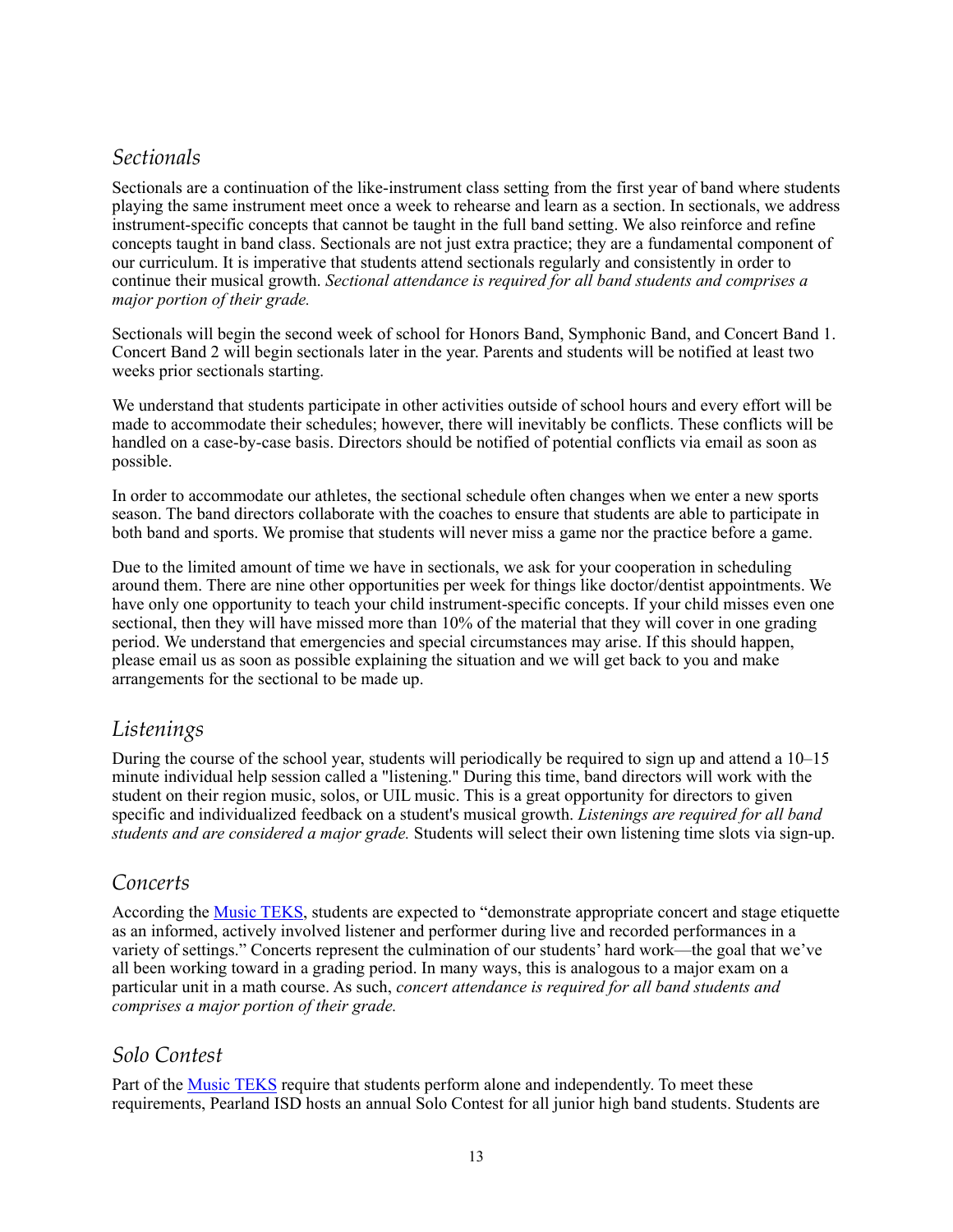required to pay an accompanist fee of \$25 directly to their pianist. [More information about this event can](#page-20-3)  [be found here.](#page-20-3)

### <span id="page-13-0"></span>*Grading Policy*

#### Daily Grades

Daily grades comprise 40% of the student's final grade. These include, but are not limited to, the following.

- 1. Practice records
- 2. Participation
- 3. Binder checks
- 4. Locker checks
- 5. Supply checks
- 6. Recorded assignments submitted via Canvas or SmartMusic
- 7. Written assignments
- 8. Other assignments as assigned by director

#### Major Grades

Major grades comprise 60% of the student's final grade. These include, but are not limited to:

- 1. Playing tests
- 2. Written tests
- 3. Sectionals
- 4. Before or After–School rehearsals
- 5. Listenings
- 6. Concerts
- 7. Solo contest
- 8. Recorded tests submitted via Canvas or SmartMusic
- 9. Other tests or projects as assigned by director

### <span id="page-13-1"></span>*Attendance Policy*

The success of any ensemble is directly dependent on the contributions and efforts of its members. Band is a collaborative effort; therefore, any student's absence negatively affects their peers. As such, the following guidelines are put in place regarding activities outside the classroom where attendance is required.

#### Excused Absences

In the event that a student must miss a scheduled rehearsal, sectional, or listening parents should notify a band director immediately via email. Absences may be excused at the discretion of the band directors under the following circumstances.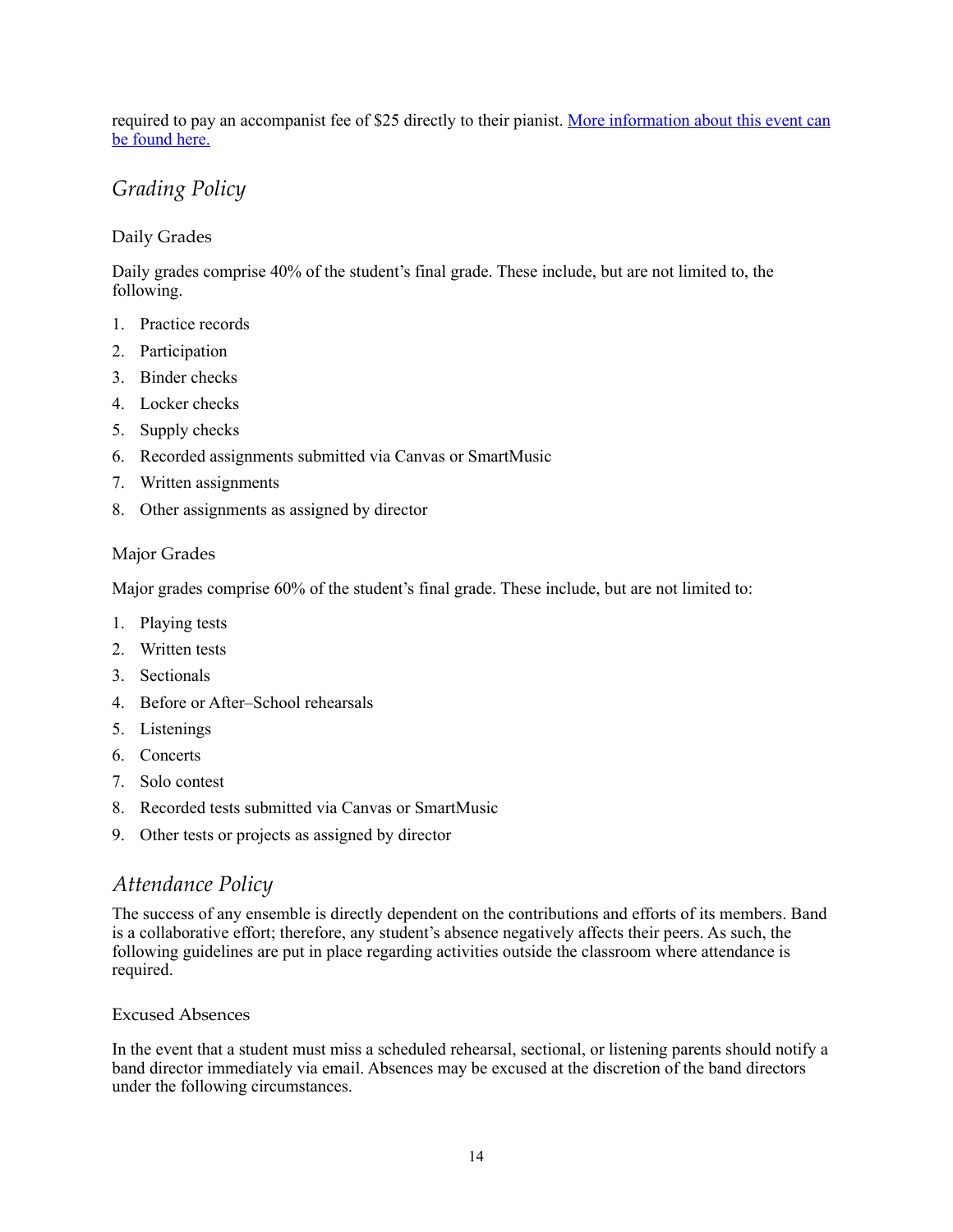- 1. Personal illness (student must have been absent from school that day)
- 2. Family emergency
- 3. Death in the family
- 4. Medical appointments (documentation must be provided to directors to be excused)
- 5. Other reasons of a serious nature deemed appropriate by the band director

Documentation for the absence is required in order to be excused. (This can be a parent email.) Excused absences must be made up prior to the next scheduled sectional, listening, or rehearsal in order to receive full credit.

In the rare circumstance that a student must miss a scheduled performance, band directors should be notified immediately via email. Students will be given an alternative assignment.

#### Unexcused Absence

An absence will be considered unexcused unless a student obtains prior approval from a band director. Additionally, the following reasons are not valid excuses for missing a scheduled sectional, listening, or rehearsal.

- 1. Any appointments without documentation
- 2. Academic tutorials (sectionals occur before tutorial time)
- 3. Club meetings
- 4. Extracurricular activities

Unexcused absences may be made up for partial credit (70) and must be made up prior to the next scheduled sectional, listening, or rehearsal.

#### Tutorials for Honors Band Students

Because morning sectionals for Honors Band extend into academic tutorial times, Honors Band students may be permitted to leave sectionals early to attend tutorials. Please email Mr. Bennett if you are an Honors Band student whose academic tutorial overlaps with your sectional. We want all of our students to be academically successful!

#### Flexibility

It is our goal that all band students are able to participate fully in all of their activities. As such, the band directors work closely with coaches and club sponsors to make a sectional schedule that allows students to attend everything. Please note that the sectional schedule often changes when sports seasons change because of different practice times and student participation. We guarantee that our athletes will never miss a game nor the practice before a game.

### <span id="page-14-0"></span>Private Lessons

We are very fortunate to have an outstanding private lesson program at Berry Miller Junior High. Many of our teachers hold advanced degrees in music performance and are experts on their instruments. Some of our teachers even perform with professional orchestras such as the Houston Symphony! Private lessons are highly encouraged for all students regardless of their band placement. [As mentioned above](#page-8-2), *students who play school-owned instruments are required to take private lessons per district policy.*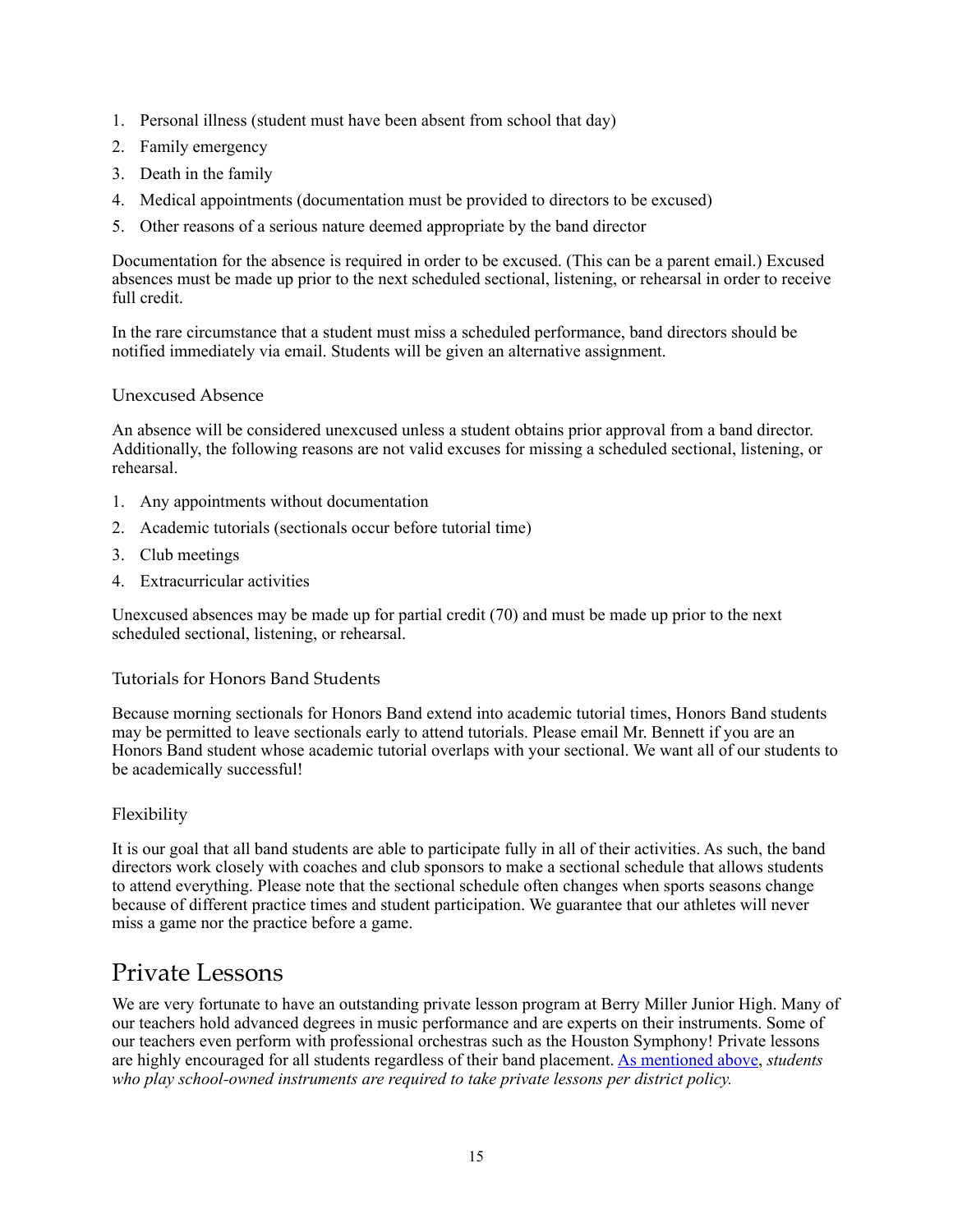## <span id="page-15-0"></span>**Student Expectations**

Above all, a Berry Miller Junior High band student should exhibit the highest standards of character, honesty, and integrity in everything that they do. Students are expected to follow all rules, policies, and procedures in the [Pearland ISD Student Handbook](https://www.pearlandisd.org/Page/18605), the [Pearland ISD Student Code of Conduct](https://www.pearlandisd.org/Page/18605), the [Berry](https://www.pearlandisd.org/Page/26049)  [Miller Junior High Student Handbook](https://www.pearlandisd.org/Page/26049), and those set forth here in the Band Handbook.

### <span id="page-15-1"></span>Rules

- 1. Be polite and respectful to all students, staff, and visitors.
- 2. Follow any instructions or directives the first time they are given.
- 3. Only touch/handle equipment you are authorized to use. (Treat all equipment with the utmost care.)
- 4. Only band students are allowed in the band hall. (This is to keep you and our equipment safe.)
- 5. Only percussion students are allowed in the percussion room.
- 6. Obtain permission before entering a director's office.
- 7. Do not use the external doors, nor open them for anyone.
- 8. No food, drink, or gum in the band hall.

## <span id="page-15-2"></span>Facilities and Equipment

We are very fortunate to have outstanding facilities and equipment. We want to keep everything in the best condition possible; therefore...

- 1. Band halls, ensemble rooms, practice rooms, and instrument lockers are to be kept clean at all times.
- 2. Band lockers are for instruments only!
- 3. Keep instruments in cases with latches closed and locked in assigned lockers when not in use.
- 4. All instruments must go home everyday! (Except for students who have a school-owned instrument assigned for home use.)
- 5. For those who do not rent a school-owned instrument, it is recommended that you keep a record of the serial number, make, and model at home.
- 6. Do not leave any instrument unattended outside of its locker.
- 7. Be extra cautious around the risers. Careless behavior will not be tolerated as it could result in severe injury.

### <span id="page-15-3"></span>Classroom Procedures

The following procedures will help you understand how class runs on a daily basis. Except for very infrequent/special occasions, we will be playing/rehearsing every day.

### <span id="page-15-4"></span>*Entering the Room/Before Rehearsal*

1. Enter the classroom in a silent and orderly fashion and put your backpacks in the designated areas. Then silently go to your locker.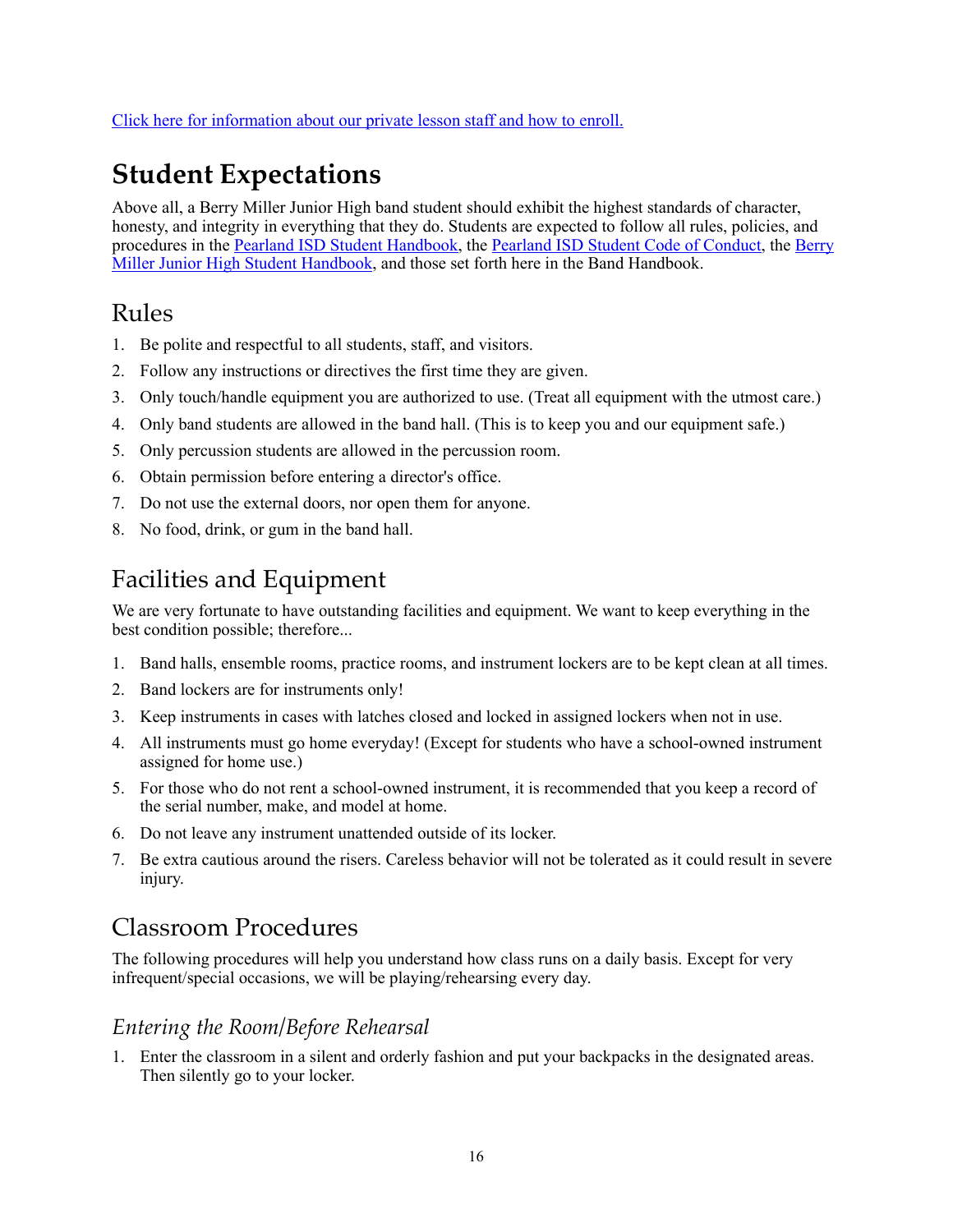- 2. Remove your instrument from its case and put the case back in your locker when you have finished assembling your instrument. (Exceptions include flute, oboes, clarinets, and trumpets—who may take their cases with them to their seats and put them under their chairs.) This is extremely important because leaving cases on the floor is a safety hazard in emergency situations.
- 3. Place your case back in your locker and close and latch the locker door.
- 4. Quickly and silently find your seat using the aisles of the set up.
- 5. Students must be seated with all materials ready to go at a designated time after the tardy bell. Please [see Tardy Policy.](#page-18-1)

### <span id="page-16-0"></span>*During Rehearsal*

Perform the music to the best of your ability.

- 1. Sit with correct posture (on the edge of the chair, feet flat on the floor, neutral spine, sloped shoulders, head high).
- 2. Hold your instrument properly.

Demonstrate proper rehearsal etiquette.

- 1. Bring all required supplies to rehearsal daily including: band binder, instrument, maintenance supplies, mutes (brass, if required), or any other items deemed necessary by a director.
- 2. Follow all instructions given by any director without hesitation including—marking music, getting instrument ready, and playing when asked.
- 3. Be ready to play when the director is prepared to start the ensemble. (This means that your instrument should be in playing position with your embouchure set.)
- 4. Students are not permitted to talk during rehearsal unless given permission by a director.
- 5. Raise your hand and wait for permission to speak if you have a question. (Only ask questions that related to the music that the ensemble is currently working. Other questions can wait until the end of class).
- 6. Minimize any extraneous noise. (Our medium is sound; therefore, any extra noise is a distraction from our hard work. Eliminate any unnecessary movement not needed for performing your instrument).
- 7. Transition efficiently. (Get out new music as quickly and silently as possible.)

#### <span id="page-16-1"></span>*After Rehearsal/Exiting the Room*

- 1. Perform the necessary preventative maintenance for your particular instrument.
- 2. Woodwinds: Swab your instrument to remove condensation that has built up during rehearsal.
- 3. Reed players: Always remove your reed from your mouthpiece and put it back in your reed guard. It is unsanitary to leave it attached to the mouthpiece.
- 4. Place your instrument back in its case correctly and return it to your locker quietly.
- 5. Exit the room in an orderly fashion. Do not run.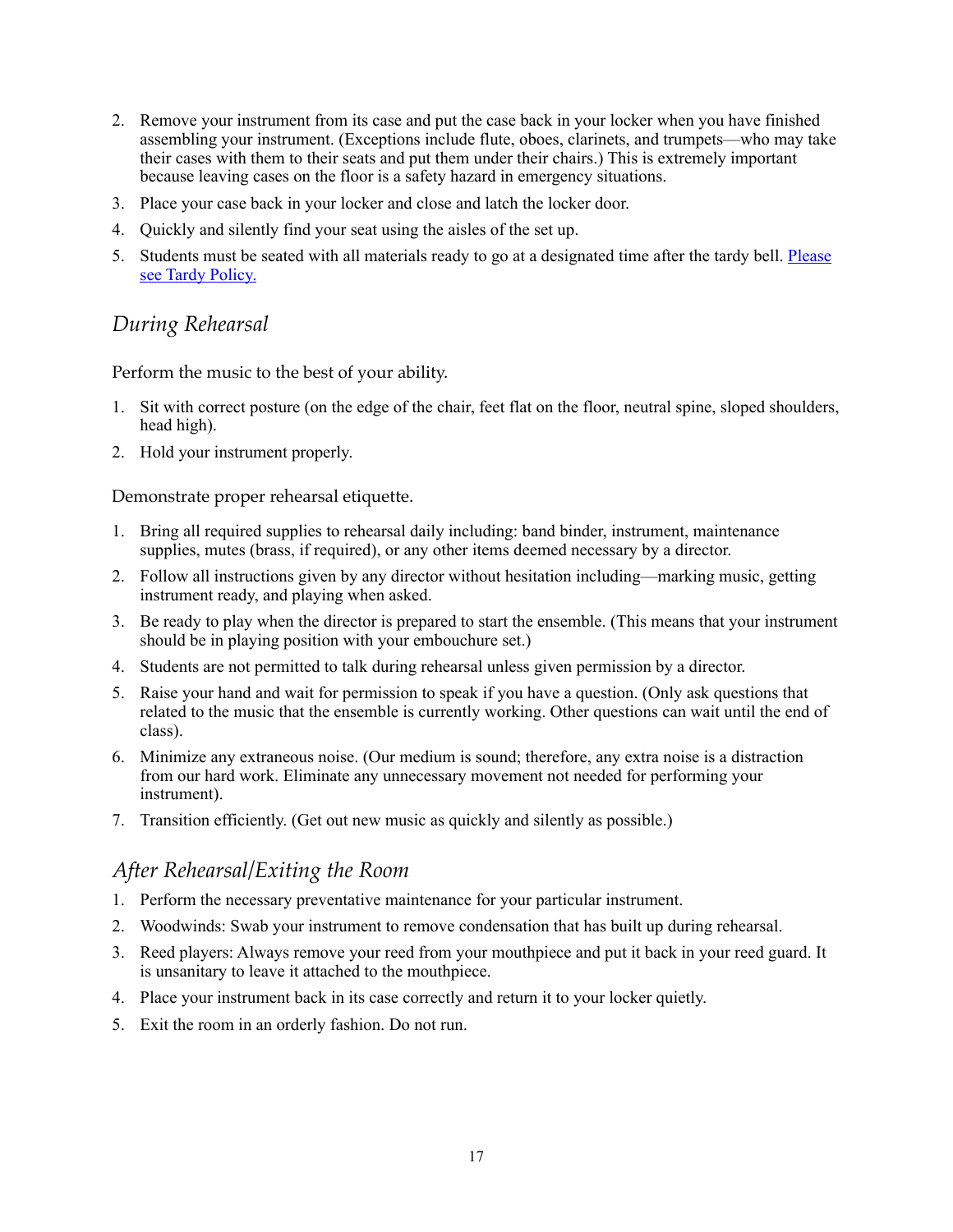## <span id="page-17-0"></span>Before/After School

- 1. Do not disturb any rehearsals or sectionals that may be happening while you drop off or pick your instrument from your locker.
- 2. Students may use practice rooms so long as they are being productive—practicing, recording assignments, pass-offs, or private lessons.

### <span id="page-17-1"></span>Events Outside School

For any event associated with school, students are held to the same expectations outlined in the [Pearland](https://www.pearlandisd.org/Page/18605)  [ISD Student Handbook,](https://www.pearlandisd.org/Page/18605) the [Pearland ISD Student Code of Conduct,](https://www.pearlandisd.org/Page/18605) the [Berry Miller Junior High Student](https://www.pearlandisd.org/Page/26049)  [Handbook,](https://www.pearlandisd.org/Page/26049) and the Band Handbook. Students are subject to disciplinary action for any offense committed during an event associated with the school. Students are representing Berry Miller Junior High and Pearland ISD; therefore, we expect them to take this representation seriously and be the best representatives of our school and district. Students have additional expectations while traveling and during concert performances.

### <span id="page-17-2"></span>*Travel*

- 1. Demonstrate respect for bus driver and chaperones.
- 2. Follow any instructions given by bus driver or chaperones immediately.
- 3. Keep noise at reasonable level while traveling.
- 4. Leave your seat/area cleaner than you found it.
- 5. Thank the bus driver and chaperones when exiting the bus.

#### <span id="page-17-3"></span>*Performances*

#### As a performer.

- 1. Follow all rules and procedures as you normally would during band class.
- 2. Show up to the warm up room early in designated uniform with instrument and music.
- 3. Transition from warm up room to stage silently.
- 4. Follow any directions given to you by a director.

#### As an audience member.

- 1. Be an attentive audience member.
- 2. Do not talk at all during a performance. (This includes whispering.)
- 3. Silence cell phone or any other devices.
- 4. Do not text during a performance.
- 5. Only clap when appropriate.
- 6. Do not shout or whistle.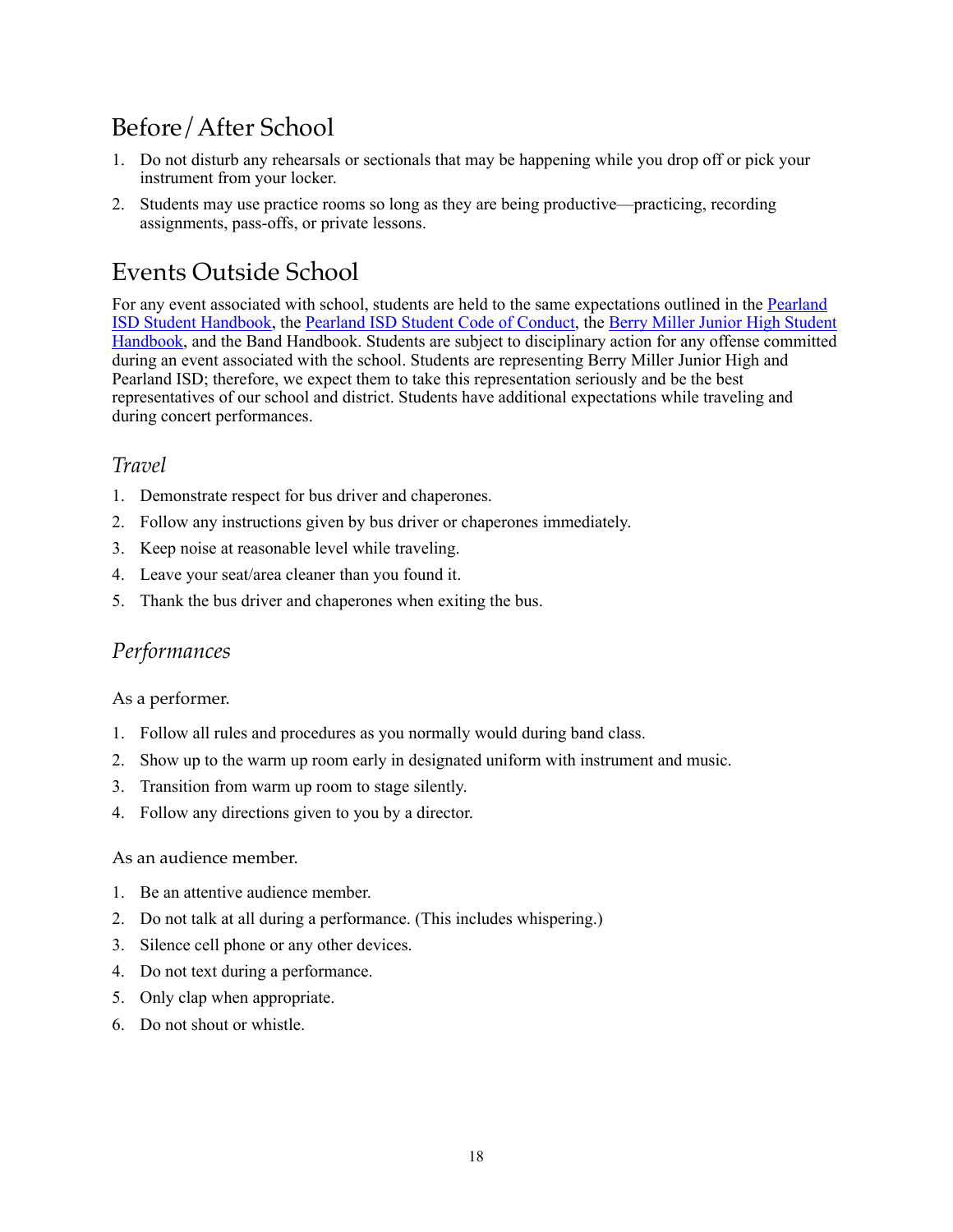### <span id="page-18-0"></span>*Other Events*

It is impossible to outline every conceivable situation. As such, students are expected to use their judgement to make safe, respectful, and responsible decisions knowing that they are representing more than themselves at any event outside of school.

## <span id="page-18-1"></span>Tardy Policy

Per school policy, students must be physically present in the band hall by the time the tardy bell rings. (This means that their body must be beyond the doorway. Students are considered tardy even if they are only a few feet away outside the classroom.) Students who are not past the doorway by the time the tardy bell rings must then go to a tardy station for a tardy pass. This is a school-wide policy. For more information, please see the Berry Miller Junior High Student Handbook.

Students will have one minute after the tardy bell to be in their seat with all materials prepared for class. Failure to do this will result in necessary disciplinary action concerning classroom procedures.

## <span id="page-18-2"></span>Consequences for Breaking Expectations

For minor offenses, the following system will be used.

- 1. Warning
- 2. Alternate In-Class Assignment and/or 30-minute Lunch Detention
- 3. After School Detention (1 hour)
- 4. Office Referral
- 5. Friday Detention (2 hours)
- 6. Permanent Removal from Band Program

Major offenses may result in an immediate office referral or permanent removal from the band program as appropriate.

### <span id="page-18-3"></span>*Trip & Performance Privileges*

Participation on any band sponsored trip or in a performance is a privilege reserved for students who exhibit good behavior, citizenship, and teamwork. It is at the director's discretion to remove a student from any band sponsored trip or performance who the directors believe could negatively impact the ensemble or detract from the overall experience of the trip or performance. This includes, but is not limited to:

- excessive and/or continuous disruptions of band class
- excessive and/or continuous detentions (band and school-wide)
- excessive and/or continuous office referrals (band and school-wide)
- ISS during the time of the trip or performance (UIL policy)
- OSS during the time of the trip or performance (UIL policy)
- or if a campus administrator requests a student not attend the trip or performance.

In the event that a student is removed from a trip due to disciplinary reasons, the family will receive a full refund for the cost of the trip via Skyward or the Charms Web Store. If a student is removed from a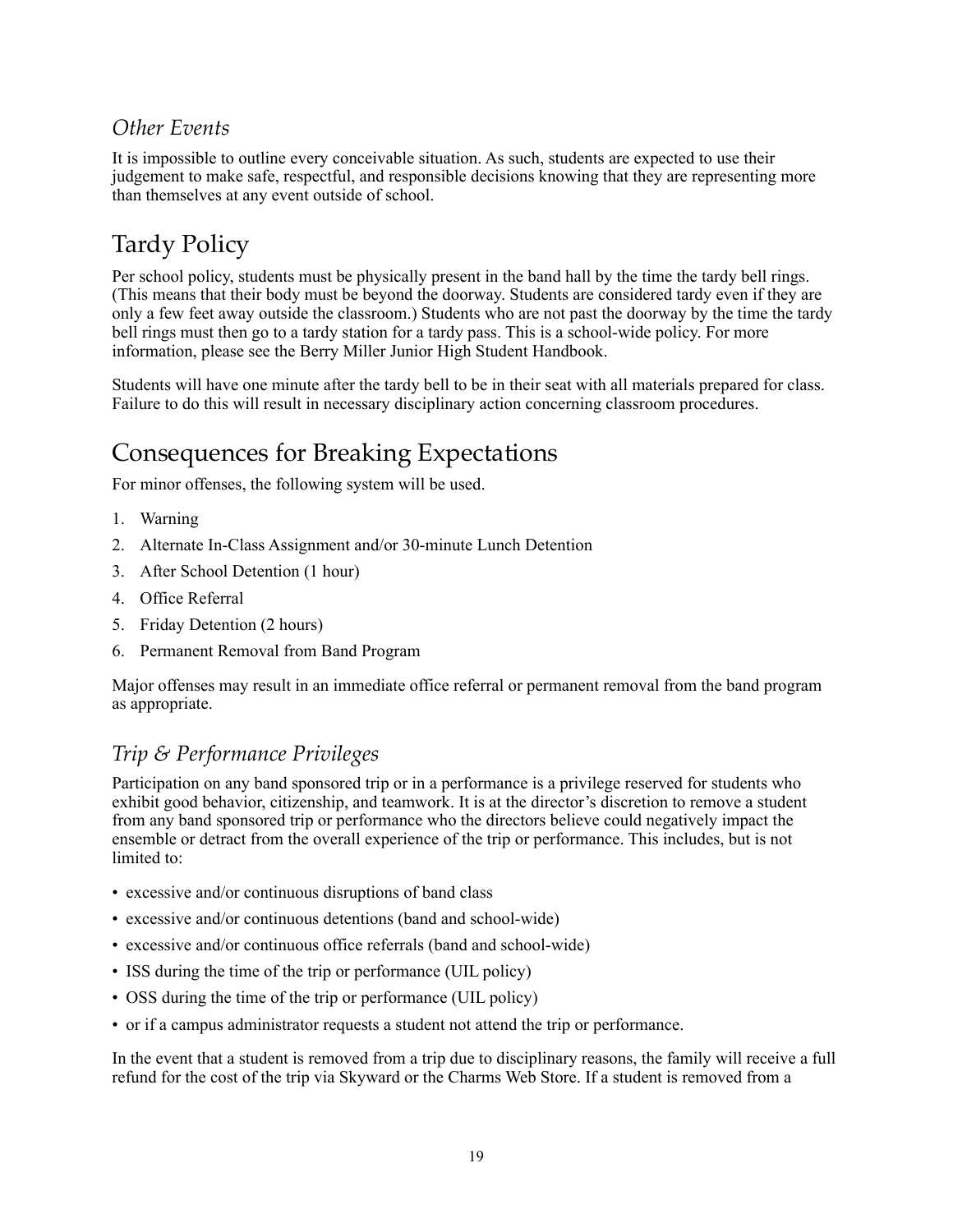graded performance for disciplinary reasons, the student will receive an alternate assignment to earn full credit for the performance.

## <span id="page-19-0"></span>**Description of Events**

Band students participate in a variety of events throughout the year. Descriptions of these events can be found below. A calendar of required events will be sent out via email.

## <span id="page-19-1"></span>Dawson Band Night

Every year the 8th grade students from Berry Miller get to perform in the stands alongside the Dawson Eagle Marching Band. All students and chaperones gain entry to the game free of charge. *The uniform for the event is our band shirt and jeans.* All band parents are highly encouraged to attend!

### <span id="page-19-2"></span>Class Recitals

This year, Concert Band 2 will perform two "Class Recitals" to showcase music they've been working on during the school day. *This performance is required for all Concert Band 2 students* and comprises a major portion of the student's grade.

### <span id="page-19-3"></span>Fall Concert

Our annual fall concert is the first major performance of the year for all members of the Berry Miller band. *This performance is required for all band students* and comprises a major portion of the student's grade.

### <span id="page-19-4"></span>Region Music Masterclass

Every year we host a masterclass three weeks prior to Region Band auditions to help students prepare for the audition process. We hire highly qualified clinicians—often specialists on their instruments—to help students prepare their music and scales to the highest degree possible. *This event is required for all students auditioning for Region band.*

## <span id="page-19-5"></span>Region Band Auditions

Every fall Region 19 (TMEA)—which includes all schools in Pearland ISD, La Porte ISD, Barbers Hill ISD, and Deer Park ISD—hosts auditions for placement in one of three region ensembles: Region 19 Symphonic Band, Region 19 Concert Band, and Region 19 District Band. Additionally, students who place the highest in the audition process are also selected for Region Orchestra. The Region Band process is highly competitive and students who make Region Band are among the best players of their peers. For every year since 2012, Berry Miller Junior High has had more students earn spots in Region Band than any other school in our Region.

*This event is required for Berry Miller Honors Band and Symphonic students* and highly encouraged for Concert Band 1 and Concert Band 2 students.

## <span id="page-19-6"></span>Region Band Clinic & Concert

Students who earn a spot in either Region Symphonic Band or Region Concert Band are invited to participate in a Clinic & Concert. Region 19 hires among the best music educators in our state to rehearse and present a concert with the students in their bands. This is an incredible experience for students who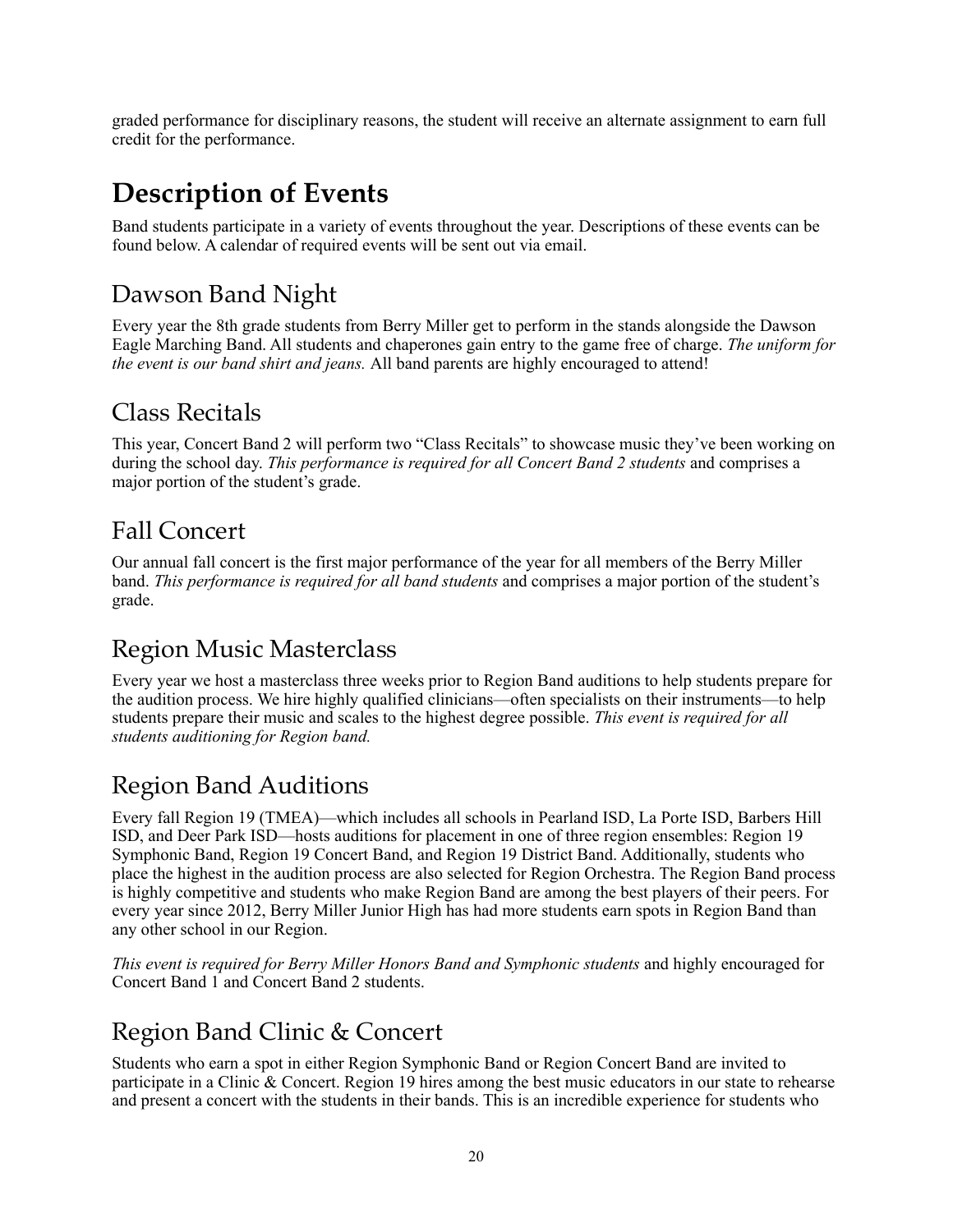make Region Band as they get to rehearse and perform with the best players from other schools on challenging and exciting music. Parents and family are highly encouraged to attend!

### <span id="page-20-0"></span>Winter Concert

Every December we present our annual Winter Concert. This is the second major performance of the year for all Berry Miller Band students. *This performance is required for all band students* and comprises a major portion of the student's grade.

## <span id="page-20-1"></span>Dawson Cluster Percussion Concert

Every spring the Dawson Cluster Percussion program hosts a percussion ensemble concert. This concert showcases the entire percussion program from beginner band students to high school seniors.

## <span id="page-20-2"></span>Region Orchestra Clinic & Concert

Students who place in the top chairs of the Region Band process are invited to perform with the Region 19 Orchestra. This invitation is one of the highest honors a junior band student can earn and is often the first time that they get to rehearse and perform with string instruments.

## <span id="page-20-3"></span>Pearland ISD Solo & Ensemble Contest

Performing music independently is one of the most important skills that we can develop in our students. It is also one of the TEKS for music. For this reason, Pearland ISD hosts an annual Solo & Ensemble Contest for all junior high band students. Students independently perform a piece of music alone—usually accompanied by piano—for a judge who gives them a rating based on the quality of their performance/ preparation. *All band students are required to perform a solo. Students must also pay a \$25 fee to their accompanist for rehearsals and performance.*

## <span id="page-20-4"></span>Incoming Freshman Parent Meeting—Dawson High School

Every spring before course selections the Dawson High School band staff hosts an informational meeting for parents and 8th graders about high school band. We strongly encourage all 8th graders and their parents to attend before making any decisions about course selections for high school.

## <span id="page-20-5"></span>Practice UIL Concert

In preparation for the Pearland ISD Pre-UIL Contest , the Berry Miller bands will perform a Practice UIL Concert. The purpose of this concert is to give students additional performance experience before attending the district Pre-UIL contest and to give parents another opportunity to hear our UIL program since Pre-UIL is often during the school day. *This event is required for Honors Band, Symphonic Band, and Concert Band 1 students.* All parents are highly encouraged to attend.

## <span id="page-20-6"></span>Pearland ISD Pre-UIL Contest

In preparation for UIL Concert & Sight Reading Contest, Pearland ISD hosts a Pre-UIL Contest for all Pearland ISD bands. The district hires expert judges to give us feedback on our bands' performances so that we can perform at the highest possible level at UIL. This contest also gives an opportunity to guide students through the sight reading process so that they are not unfamiliar with it when we get to UIL. *This event is required for Honors Band, Symphonic Band, and Concert Band 1 students.* All parents are highly encouraged to attend.